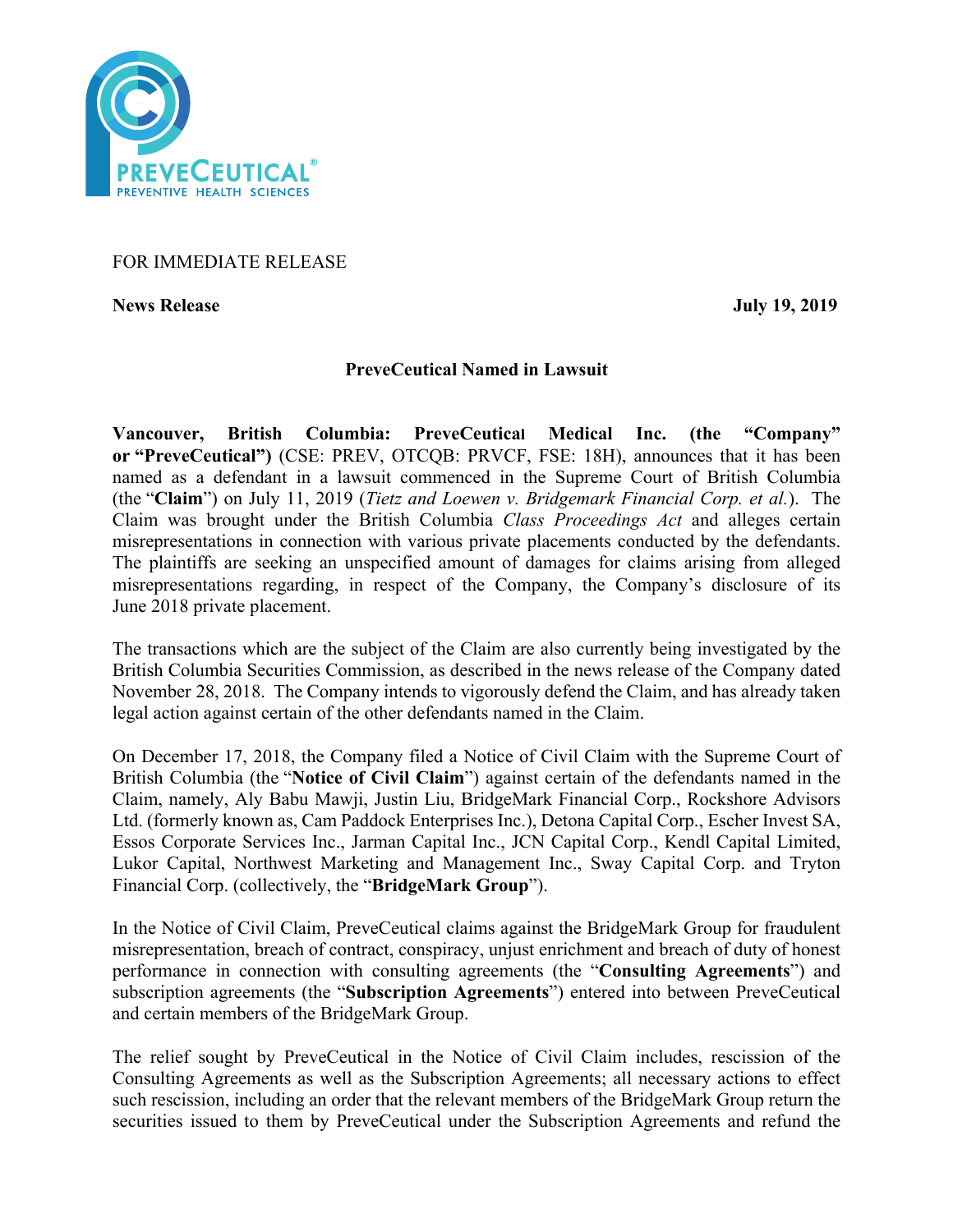consulting fees paid to them by PreveCeutical under the Consulting Agreements, as well as damages, costs, and pre and post judgement interest.

To date, PreveCeutical has obtained default judgment against three members of the BridgeMark Group: Essos Corporate Services Inc., Detona Capital Corp. and JCN Capital Corp. The amount of damages and costs to be awarded to the Company against the three members remains to be assessed by the court. The Company is continuing to pursue its claims against the other members of the BridgeMark Group.

## *About PreveCeutical*

PreveCeutical is a health sciences company that develops innovative options for preventive and curative therapies utilising organic and nature identical products.

PreveCeutical aims to be a leader in preventive health sciences and currently has five research and development programs, including: dual gene therapy for curative and prevention therapies for diabetes and obesity; the Sol-gel Program; Nature Identical™ peptides for treatment of various ailments; non-addictive analgesic peptides as a replacement to the highly addictive analgesics such as morphine, fentanyl and oxycodone; and a therapeutic product for treating athletes who suffer from concussions (mild traumatic brain injury).

For more information about PreveCeutical, please visit www.PreveCeutical.com, follow us on Twitter: http://twitter.com/PreveCeuticals and Facebook: www.facebook.com/PreveCeutical.

# *On Behalf of the Board of Directors*

*"Dr. Makarand (Mak) Jawadekar"* President & Chief Science Officer

## *For further information, please contact:*

Deanna Kress Director of Corporate Communications & Investor Relations +1-778-999-6063 deanna@PreveCeutical.com

#### *Forward-Looking Statements:*

This news release contains forward-looking statements and forward-looking information (collectively, "forwardlooking statements") within the meaning of applicable Canadian and U.S. securities legislation, including the United States *Private Securities Litigation Reform Act of 1995*. All statements in this news release that are not purely historical are forward-looking statements and include statements regarding beliefs, plans, expectations and orientations regarding the future including, without limitation, statements regarding the Claim and the Company's claims against the BridgeMark Group, the Company's anticipated business plans and its prospect of success in executing its proposed plans. Often, but not always, forward-looking statements can be identified by words such as "plans", "expects", "may", "will", "intends", "anticipates", "believes", "proposes" or variations of such words including negative variations thereof and phrases that refer to certain actions, events or results that may, could, would, might or will occur or be taken or achieved. Forward looking statements are based on certain assumptions regarding the Company, including that the Company's claims against the BridgeMark Group will result in a judgement in favour of the Company against the BridgeMark Group and that the Company will be able to obtain the relief sought in the Notice of Civil Claim and successfully defend the Claim. Actual results could differ from those projected in any forward